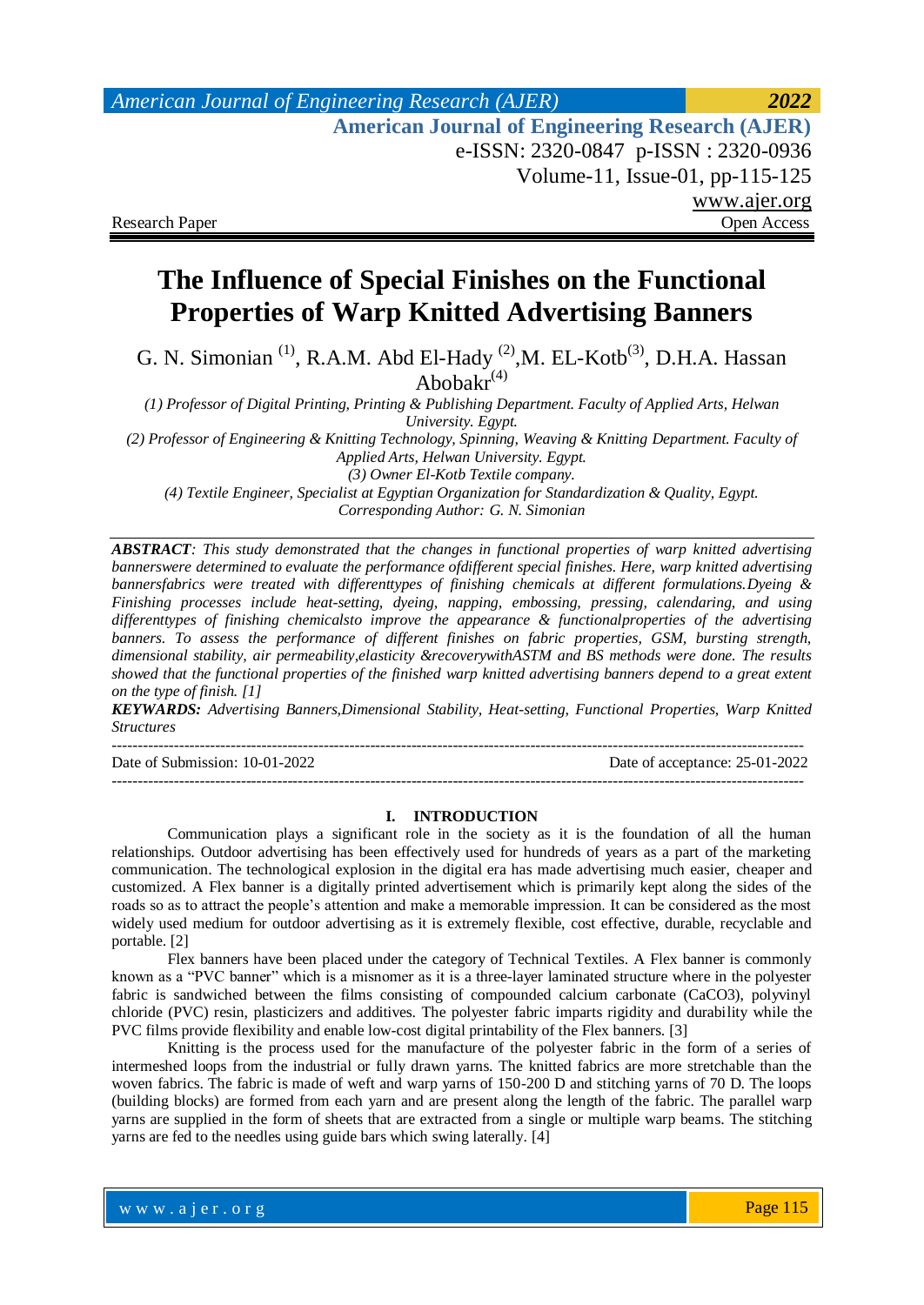

**Fig. (1) Structure of a flex banner**



**Fig. (2)Production of the polyester fabric**



**Fig. (3)Knitting of the polyester fabric**

Printing onto fabrics in general is significantly different than printing onto paper, vinyl and lms. characteristics of the beers of the textile being printed and how they are woven and what treatments are present all act the printing. Considering these characteristics, there are significant advantages in printing digitally versus analog, such as screen printing, oset or gravure. The most obvious advantage is reduced run sizes. Being able to print short runs at a reasonable cost enables companies to produce samples and introduce a new line of printed fabrics to measure sales potential. With the advent of faster printers, now even production runs of thousands of yards can be efficiently printed. Another major advantage is the edibility of design. No longer does an image need to be separated into a manageable number of colors for screen printing or some other analog method.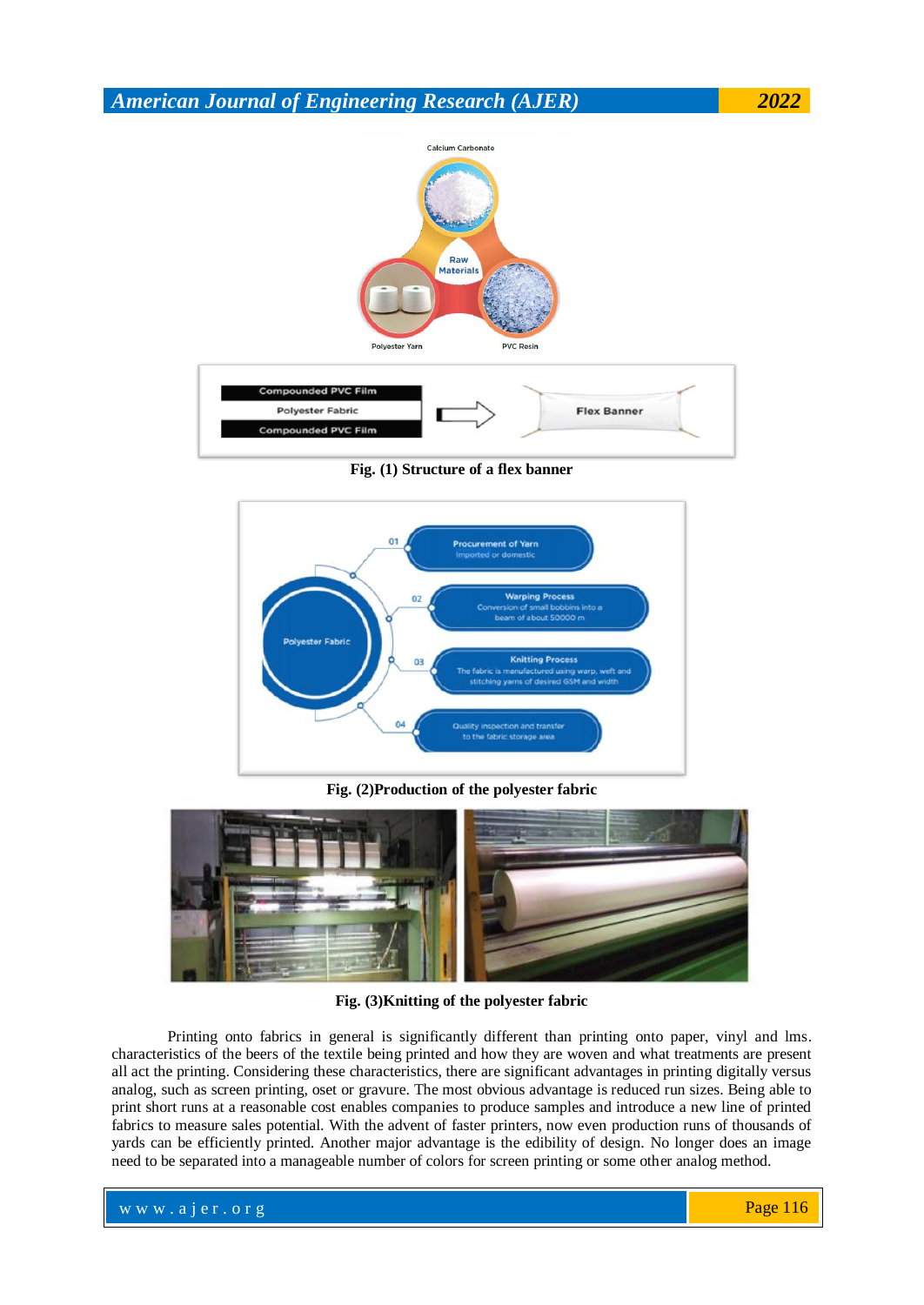Polyester fabrics comprise more than 40 percent of all of the printed textiles that are manufactured today. Its market share has increased over the past two years due to the global high prices of cotton caused by recent shortages. It is not clear if cotton will recover this share as prices have dropped recently, but there are certain markets that lend themselves to specific textiles.The use of the fabric is the most important starting point to identify what to produce as an end-product. The printing process should match with type of ink e.g. low energy sublimation (dye-sub), high energy sublimation (also known as disperse direct), reactive, acid and pigment. The ink chemistry should fit the requirements of the fabric (nylon, polyester, silk, cotton). On the bases of choosing fabric and ink combination is the process followed for heat-press sublimation, infra-red fixation or steaming.

Polyester fabric mostly printed with dye-sub or disperses direct ink, solvent inks, latex and UV. The sublimation ink colorants bond with the fiber during fixation or sublimation, as the inks are absorbed by the fabrics, then other medium in which the ink remains with the coating and on top of the fabric, as with UVcurable formulations. Many times, latex inks on porous textiles suffer crocking or 'rub-off' issues. [5, 7]

Digital textile printing technology has come a long way since the time it was first introduced a couple of decades ago. Initially driven by the need of simplifying and optimizing the sampling process, it has evolved into a new technology with several areas of application in mass customization and luxury markets. Technologywise it is still a complex process that requires understanding many disciplines contributing to digital textile printing. Print head design, ink chemistry, pre- and post-treatment of fabric, design and pre-flirting are all influential in achieving a great quality of digital textile print. Yet, digital textile printing is still a relatively new technology. In the wide consumer market only parts of it have been utilized by small companies. Digital textile printing is a growing market and will continue to grow as a viable mainstream option in the specialty imaging community. Edibility in design, the favorable environmental impact and the increase in production speed all contribute to this market's growth. [5, 8]

#### **II. MATERIALS AND METHODS**

To achieve the goals of this research, the construction of warp knitting advertising banners and the parameters associated with are studied. These parameters along with well-known theories and shed insight hypotheses at steps which we have followed in designing warp knitting advertising banners as given under: -

Selection of the type of fibers or yarns that could be used to produce advertising banners, including specification of these fibers or yarns.

Selection of the manufacturing mechanism that could be used to produce advertising banners. Applying a definite mechanism is ruled by its theories and application forms.

Studying the required machine adjustment and the different advertising banners mechanism leads to definite design parameters (choosing the appropriate fibers, yarn type, advertising banners construction, advertising banners specification…etc.) in order to fulfill the advertising banners knitting concept. This step is guided by both the production mechanism to be used, and the characteristic properties of the raw materials.

Using Various Treatment processes and digital printing technology representing by inkjet technology affect the performance characteristics of produced advertising banners.

Testing warp knitting advertising banners (functional properties, performance and mechanical properties) to determine the feasibility of the design.

#### **2.1.Warping Process**

The selected raw yarn is sent to the warping process, which is the adjustment process to supply the specified number of yarns at even tension. As the number of raw yarns differs depending on the type at the time of acceptance, it is correctly adjusted in this process and 600 yarns are wound on one beam. [6]

To produce a warp knitting fabric on the warp knitting machines its require a yarn which feed on the beams, although in some case the ends of the yarn from the cone or cheese can be feed directly into warp knitting machine using creel, mostly this method only for pattern yarn on the lace machines, however for the ground yarn always using the yarn on the warp beam. [7]

Warp beams produce at various warping machine, in this case for warp knitting, the warp beams produce on direct warping machines. Direct warping can be defined as produce in which ends of the yarn are wrapped in one operation from the yarn packages onto the warp beam.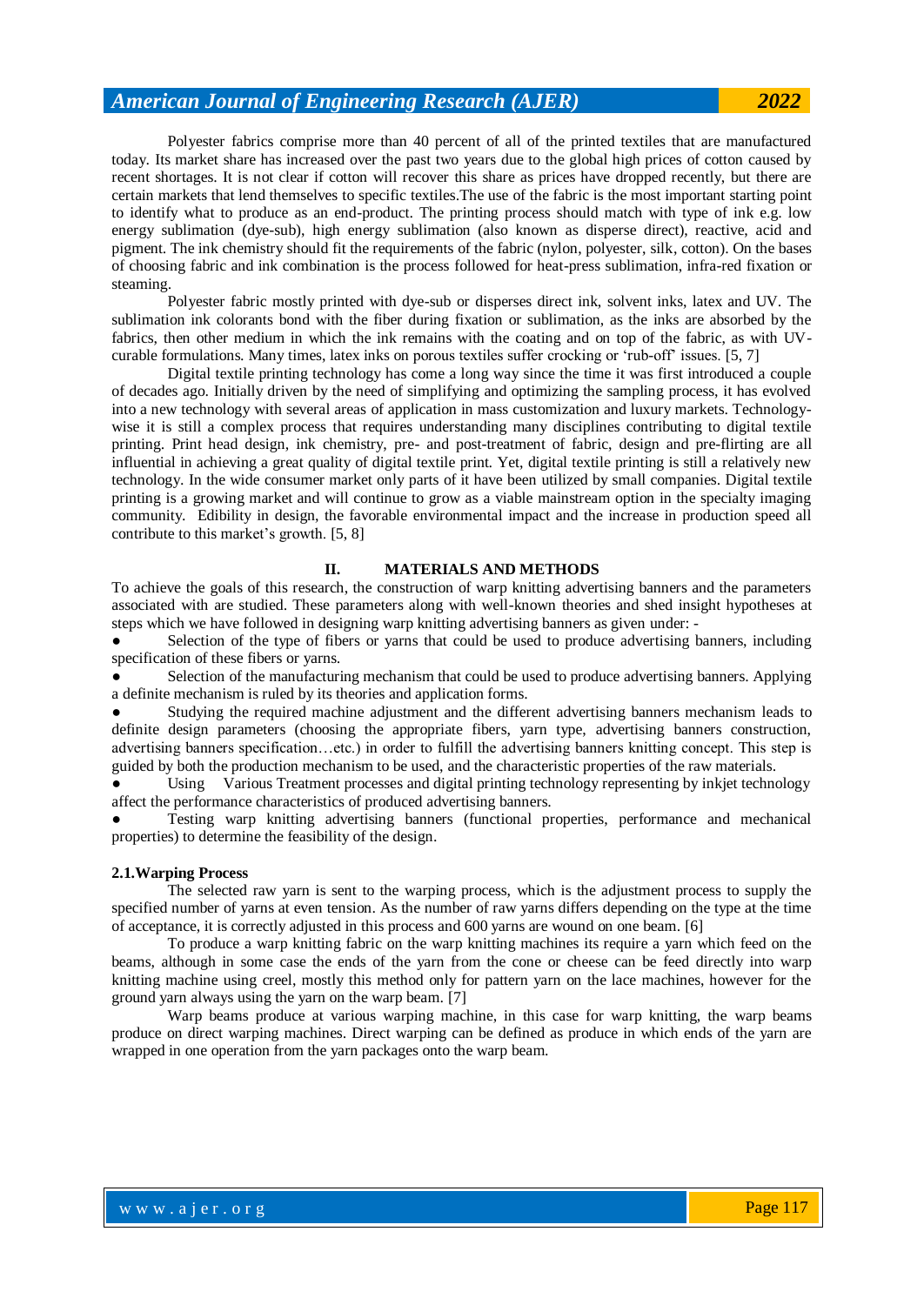

**Fig. (4) Cylinder beam**

Since the creel must supply the required number of the ends of the warp, there are two possibilities; either the creel can be very large or the width of the warp can be smaller. In order enable the use of moderate creel size and to simplify warp handling, section beams are warped. Each section its own flanges and number of section beams are placed on the common shaft to make up required number of ends for the warp.Most of modern warping machine, can be work with 21" beam to 42", these sizes of the beam mostly use on the warp knitting machine now a day.





**Fig. (5)Warping process**

#### **2.2. Warp Knitting Machine**

In the warp knitting process, the warped yarn wound on the beam is sent to the knitting machine by the crane vehicle or lift, and set to the machine. The beam rpm and inch are entered into the computer, and the yarn is set. The yarns are prepared as warps on beams with one or more yarns for each needle. All the samples were produced on two different warp knitting machines; HKS 2 and HKS 3M.

| Table (1) The specification of HKS 2 Tricot warp knitting machine |  |  |  |  |  |  |
|-------------------------------------------------------------------|--|--|--|--|--|--|
|-------------------------------------------------------------------|--|--|--|--|--|--|

| Model                 | HKS <sub>2</sub>                                     |  |  |
|-----------------------|------------------------------------------------------|--|--|
| Company               | Karl Mayer - German                                  |  |  |
| Average Speed         | 2200 RPM                                             |  |  |
| Working width         | 130-186 Inch                                         |  |  |
| Gauge                 | 28                                                   |  |  |
| Numbers of guide bars | All bars are made of carbon-fiber-reinforced plastic |  |  |
| Needle bar type       | Individual needle bar with compound needles          |  |  |

#### **Table (2) The specification of HKS 3M Tricot warp knitting machine**

| Model         | HKS 3M              |
|---------------|---------------------|
| Company       | Karl Maver - German |
| Average Speed | 2500 RPM            |
| Working width | 130-186-218 inch    |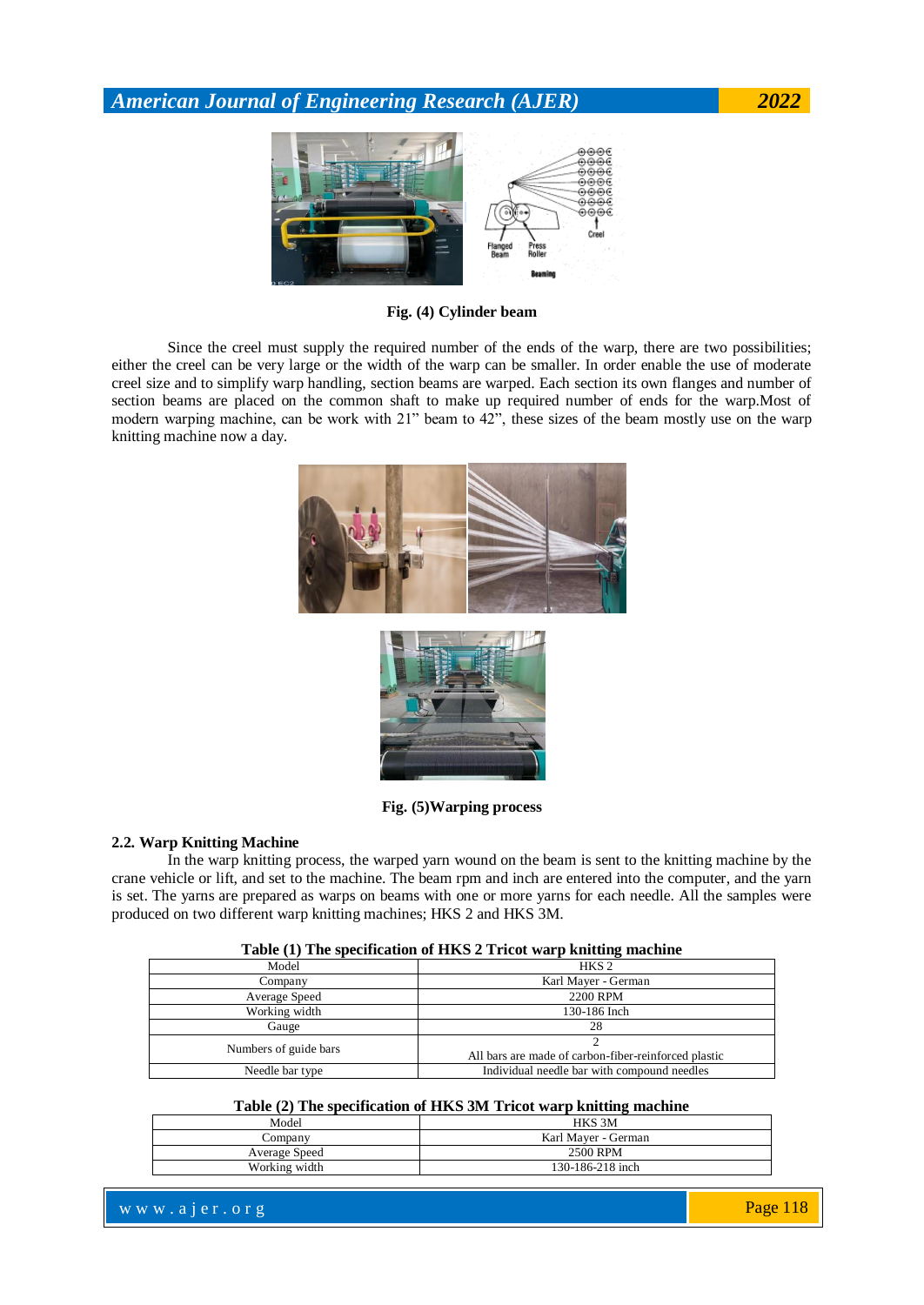| jauge                 | 20                                          |
|-----------------------|---------------------------------------------|
| Numbers of guide bars |                                             |
| Needle bar type       | Individual needle bar with compound needles |

#### **2.3. Warp Knitted AdvertisingBanners**

Table (3) shows the specification of the all produced warp knitted samples for advertising banners.

#### **Table (3) The specification ofwarp knitted samples for advertising banners**

| <b>Sample</b><br>No. | $\sim$ $\sim$<br>Number of<br><b>Guide Bars</b> | <b>Yarn Count Denier/Type</b> | <b>Guide Bars</b><br><b>Movement</b> | ັ<br><b>Thickness</b><br>mm | Wight<br>$Gm/m^2$ | Courses/C<br>m |
|----------------------|-------------------------------------------------|-------------------------------|--------------------------------------|-----------------------------|-------------------|----------------|
|                      |                                                 | GB1:50/36 SD Polyester        | $1 - 0 \times -6$                    |                             | 267               | 36             |
|                      | 3                                               | GB2: 50/36 SD Polyester       | $0-1 \le 0$                          | 0.41                        |                   |                |
| $\overline{c}$       |                                                 | GB3: 50/36 SD Polyester       | $3-4\le 1-0$                         | 0.4                         | 176               | 28             |
| 3                    |                                                 | GB1:50/36 SD Polyester        | $1 - 0 \times 3 - 4$                 | 0.33                        | 124               | 23             |
| $\overline{4}$       | 2                                               | GB2: 50/36 SD Polyester       | $1-0\frac{1}{2}$                     | 0.32                        | 95                | 17             |

#### **SD: Semi Dull Yarn Tex: Texture**

#### **2.4. Dyeing Process**

Figure (6) shows the dyeing machine, the main objectives of dyeing are;

● To impart color to the Textile substrates fibers, yarns, fabrics uniformly and producing uniform leveling.

To achieve acceptable color fastness (durability of color) to wash, UV, wet rubbing, further treatments in production and normal end use.

- To reproduce the required shade from batch to batch.
- To use reasonably priced dyes and dyeing procedure.
- To provide and use ecofriendly process.
- Fixing the color in the shortest possible time.



**Fig. 6) The dyeing machine**

For a broader understanding, of the dyeing machines, the most common types Dyeing machines are classified:

1. Rope Dyeing Machine

- 2. Open Width Dyeing Machine
- 3- Beam dyeing

We have been used Rope Dyeing System. In this process, the fabric gets transported via the machine in a loosely collapsed form that looks like a rope. Rope dyeing has the tendency for abrasion of fabrics that can result in permanent, cracks, creases and streaks.

Beam dyeing machine was used for dyeing warp knitted fabrics that have been wound onto a special beam, the barrel of which is evenly perforated with holes.As shown in Figure (7), the dye liquor is forced through the yarn or fabric from inside to outside and vice versa. [10]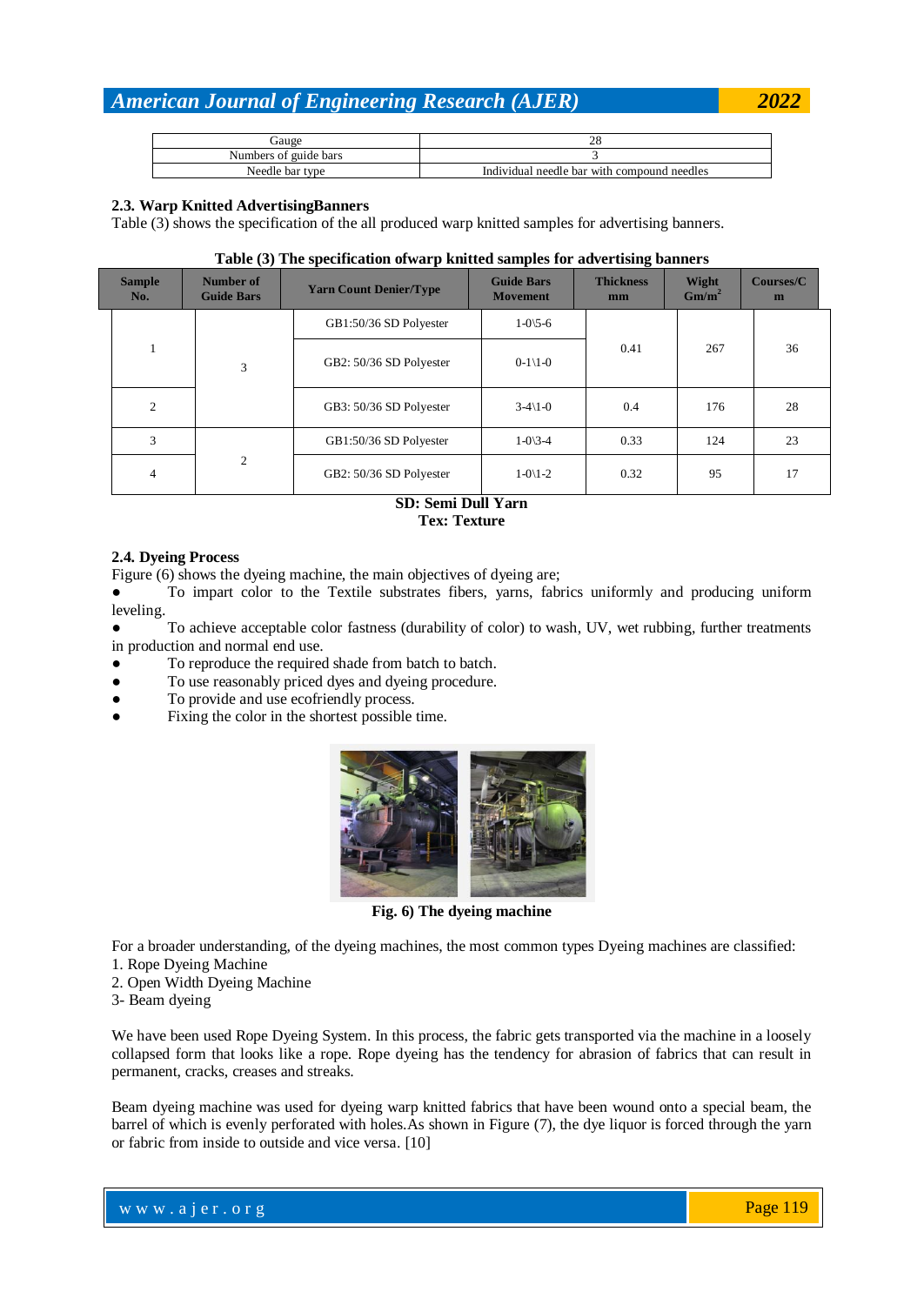

**Fig. (7) Beam dyeing machine**

#### **Two operations were done in rope dyeing machine as following:**

- Scouring.
- Optical Brightness.

#### **2.4.1. Scouring**

The Scouring is a cleaning treatment in which oil, waxes and residual sizes are removed from the fabric by the chemicals. After scouring the fabric becomes absorbent in nature.In this process, fabric is treated with strong alkali solution (5-10 gm/lit NaOH or mixture of NaOH & Sodium Carbonate) close to or above the boiling temperature for 1-2 hours with hot rinse and final cold rinse with acetic acid. The final rinse with acetic acid is also called souring process.

#### **There are two methods to carry out scouring;**

1. Alkali Scouring.

2. Solvent Scouring.

Normally, alkali scouring is carried out and the alkali used is sodium hydroxide (NaOH).

#### **2.4.2. Optical Brightness**

A colorless compound that, when applied to fabric absorbs the ultraviolet radiation in light but emits radiation in the visible spectrum.

Fluorescent materials added to polymer in manufactured fiber production that emits light in the visible spectrum, usually with a blue cast.

#### **2.4.3. Padding**

As shown in Figure (8), the application of a liquor or paste to textiles either by passing the material through a bath and subsequently through squeeze rollers, or by passing it between squeeze rollers, the bottom one of which carries the liquor or paste.



**Fig. (8) Padding process**

Padding machine is used for dyeing garments, hosiery, and other small pieces that are packaged loosely in mesh bags. The unit consists of an open tank and revolving paddles that circulate the bags in the dye bath.

#### **2.4.4. Thickeners**

Migration inhibiter is to prevent the ink droplet from penetrate the fabric, this will help the ink on the surface result in color brightness, sharpness, and color fastness. The thickener should be compatible with dyes and should not have affinity or reactivity with dyes and other chemical present in the fabric. The commonly used thickener are Starches and Gums, Sodium Alginate, Carboxy Methyle cellulose, Methyle Cellulose, ethyle cellulose and emulsion thickener.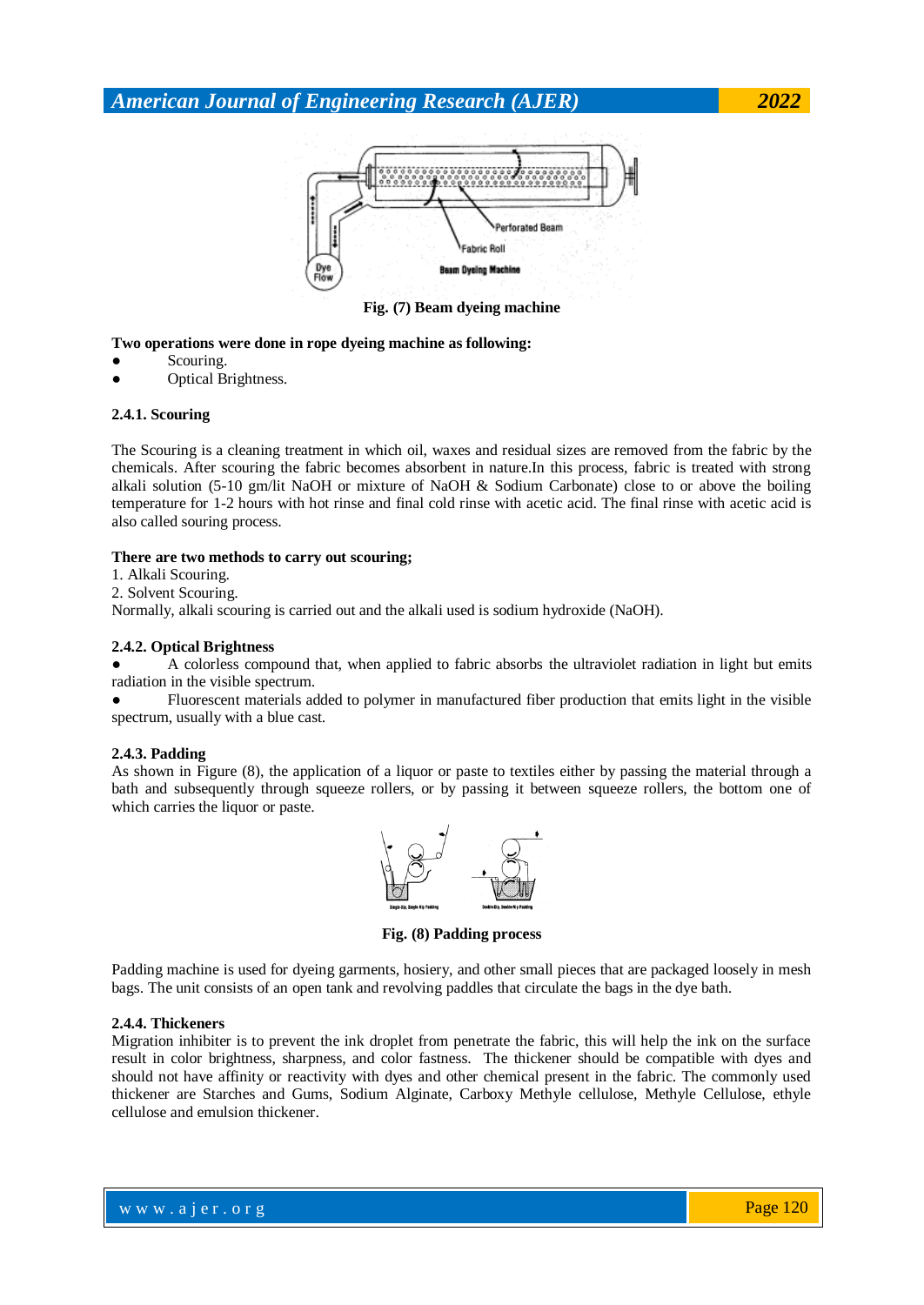#### **2.4.5. Hydrophobic agent**

Means "water-hating". Chemical groups that tend to make substances Lack the ability to absorb water.

#### **2.4.6. Sharpness agent**

Chemical solution to enhance the color sharpness of the ink on the substrate.

#### **2.4.7 Heat Setting**

As shown in Figure (9), The process of conferring dimensional stability and often other desirable properties such as wrinkle resistance and improved heat resistance to manufactured fibers, yarns, and fabrics by means of either moist of dry heat.



**Fig. (9) Heat setting machine**

As shown in Figure (10), thermal fixation is a process for dyeing polyester whereby the color is diffused into the fiber by means of dry heat.



**Fig. (10)Thermal fixation process**

#### **III. RESULTS AND DISCUSSIONS**

Results of testing of advertising banners are illustrated and discussed to optimize the functional and performance properties of advertising banners design. For convenience, the results are presented under: -

- Air permeability test (ASTM D737 04(2012).
- Bursting strength test (ASTM D3786 / D3786M 13).
- Dimensional Stability test.
- Elasticity & Recovery test (BS EN 14704-1:2005).

Four different warp knitted samples of advertising banners were produced to achieve the best functions and performance properties. Table (4) shows the laboratory tests results for all advertising banners samples

|     |                                                                |                                                          |                                                       |                 | $\cdot$                                             |              |                                               |               |
|-----|----------------------------------------------------------------|----------------------------------------------------------|-------------------------------------------------------|-----------------|-----------------------------------------------------|--------------|-----------------------------------------------|---------------|
| No. | <b>Air Permeability</b><br>$\mathrm{Cm}^3/\mathrm{Cm}^3$ . Sec | <b>Bursting</b><br><b>Strength</b><br>Kg/Cm <sup>2</sup> | <b>Elasticity &amp; Recovery</b><br><b>Horizontal</b> |                 | <b>Elasticity &amp; Recovery</b><br><b>Vertical</b> |              | <b>Dimensional Stability</b><br>$\frac{0}{2}$ |               |
|     |                                                                |                                                          | After 1 min                                           | After 30<br>min | After 1 min                                         | After 30 min | Length wise                                   | Width<br>wise |
|     |                                                                |                                                          |                                                       |                 |                                                     |              |                                               |               |
|     | 4.34                                                           |                                                          | 96                                                    | 100             | 100                                                 | 100          | 100                                           |               |
|     | 5.014                                                          |                                                          | 92                                                    | 100             | 100                                                 | 100          | 100                                           | 0.4           |
|     | 218                                                            |                                                          | 48                                                    | 93.2            | 94                                                  | 100          | 100                                           |               |
|     | 237.8                                                          |                                                          | 42                                                    | 96              | 97.2                                                | 100          | 100                                           | - 0.8         |

**Table (4) The laboratory Tests Results for Advertising Banners Samples**

### **3.1. The Effect of Treatment Process on Advertising Banners Functional Properties**

Fabric that is ready for the market, has been passed through the necessary dyeing  $\&$  finishing processes. The term finishing includes all the mechanical and chemical processes employed commercially to improve the appearance & functionally of the product .Dyeing & Finishing includes such operations as heatsetting, dyeing, napping, embossing, pressing, calendaring, and the application of chemicals that change the character of the fabric.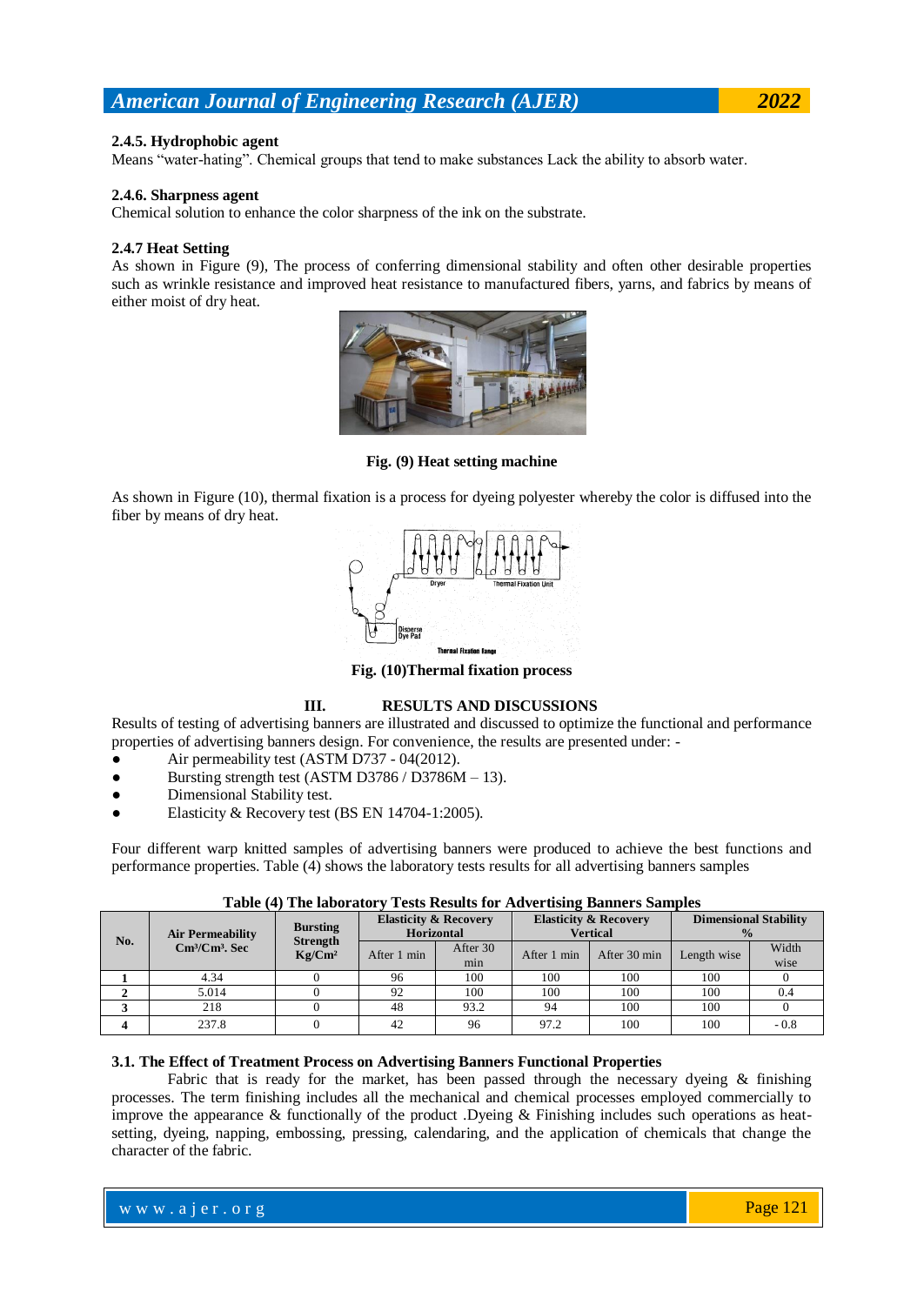Figure (11) shows same structure of two applied samples (No 1&2) by using three guide bars. Figure (12) shows same structure of two applied samples (No 3&4) by using two guide bars with same other manufacturing parameters before and after treatment process.



#### **Fig. (11)Pattern (**1&2**) G1:1-0\5-6 G2: 0-1\1-0 G3: 3-4\1-0**



#### **Fig. (12)Pattern (3&4) G1:1-0\3-4 G2: 1-0\1-2**

#### **3.1.1. The Effect of Treatment Process on Advertising Banners Air Permeability Property**

Figure (13) shows the effect of treatment process on fabric air permeability property ( $\text{cm}^3/\text{cm}^2$ . sec) using three guide bars while Figure (14) shows the effect of treatment process on fabric air permeability property (cm<sup>3</sup>/cm<sup>2</sup>. sec) using two guide bars with same other manufacturing parameters before and after treatment process.



Fig (13)The Relationship between Treatment Process and Fabric Air Permeability Cm<sup>3</sup>/Cm<sup>3</sup>. Sec **Using Three Guide Bars**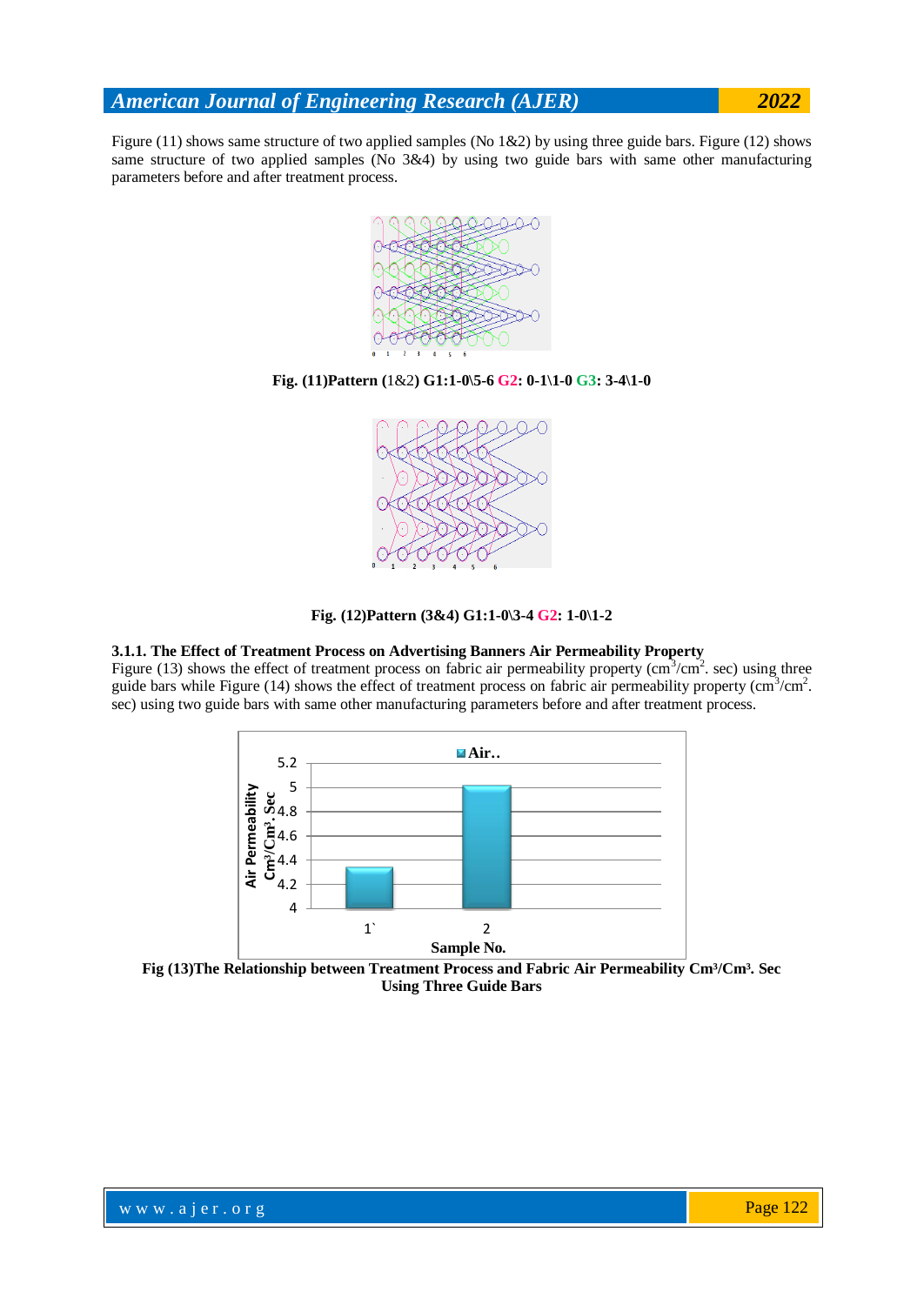

Fig (14)The Relationship between Treatment Process and Fabric air permeability Cm<sup>3</sup>/Cm<sup>3</sup>. Sec **Using Two Guide Bars**

As shown in Table (4) and Figures (1) & (2), it is cleared that; there is difference in air permeability values according to treatment process. There is an inverse relationship between treatment process and air permeability value. The higher air permeability value is (sample No.2&4), however the lower air permeability value is (sample No.1 &3). This can be due to the increase of stitch density and fabric cover factors which prevent air to pass smoothly.

#### **3.1.2. The Effect of Treatment Process on Advertising Banners Bursting Strength property**

Figure (2) shows the effect of treatment process on fabric bursting strength property (Kg/Cm<sup>2</sup>) using three guide bars while Figure (3) shows the effect of treatment process on fabric bursting strength property (Kg/Cm<sup>2</sup>) using two guide bars with same other manufacturing parameters before and after treatment process.



**Fig (15)The Relationship between Treatment Process and Fabric Bursting Strength test Kg/Cm² Using Three Guide Bars**



**Fig (16)The Relationship between Treatment Process and Fabric Bursting Strength test Kg/Cm² Using Two Guide Bars**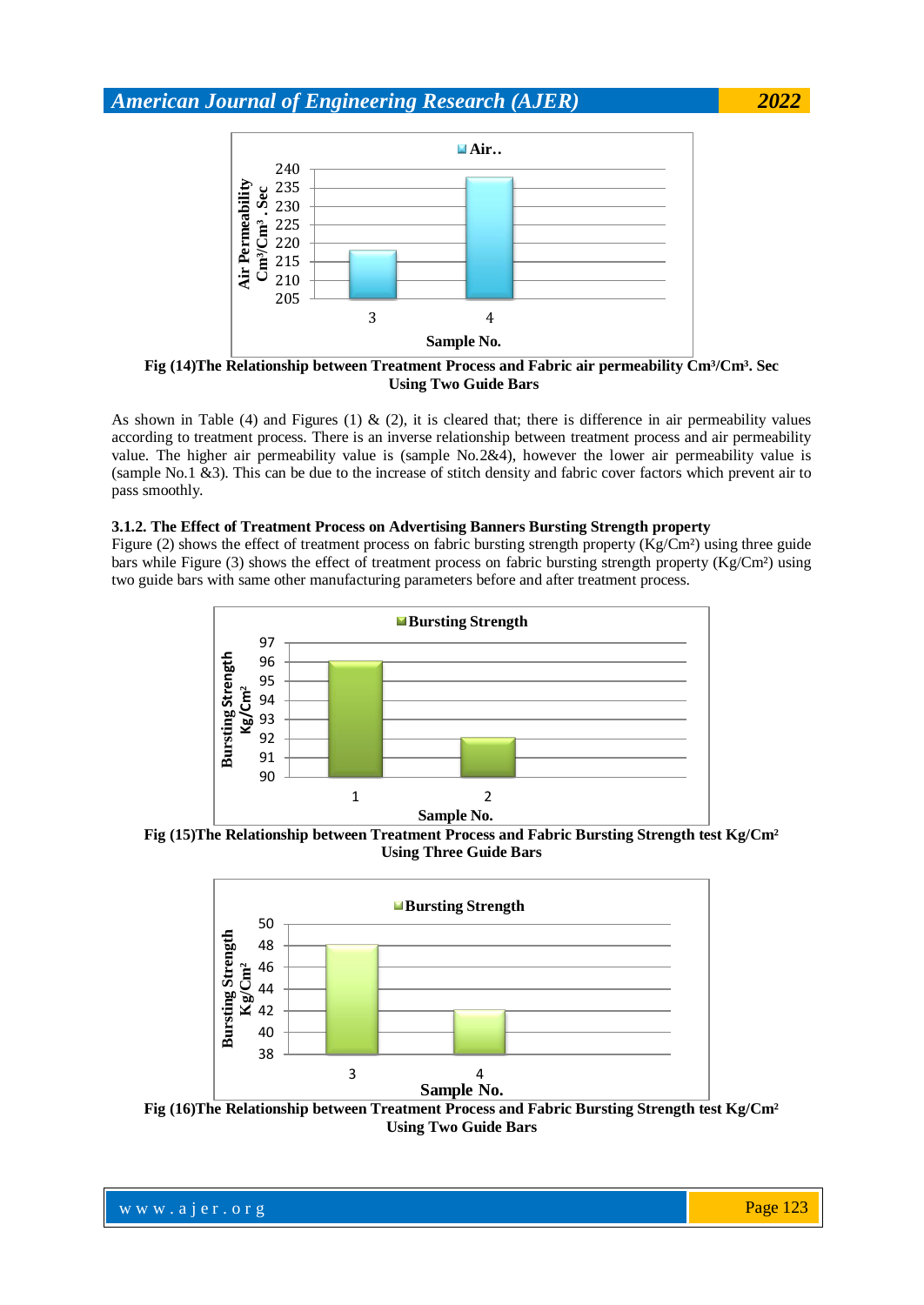As shown in Table (4) and Figures (15) & (16), it is cleared that; there is difference in bursting strength values according to treatment process. There is a direct relationship between treatment process and bursting strength value. The higher bursting strength value is (sample No.1&3), however the lower air permeability value is (sample No.2&4). As we mentioned there is a positive correlation between stitch density, thickness, weight of the fabric and burst strength vales. As the value of stitch density rises, burst strength of the fabric rises. Finally, the weight of the fabric has a significant direct effect on bursting strength.

#### **3.1.3. The Effect of Treatment Process on Advertising Banners Dimensional Stability property**

Figures (17) & (18) show the effect of treatment process on fabric dimensional stability % in length wise while Figures (19) & (20) show the effect of treatment process on fabric dimensional stability % in width wise.



**Fig (17) The Relationship between Treatment Process and Fabric Dimensional Stability length wise % Using Three Guide Bars**



**Fig (18)The Relationship between Treatment Process and Fabric Dimensional Stability length wise % Using Two Guide Bars**